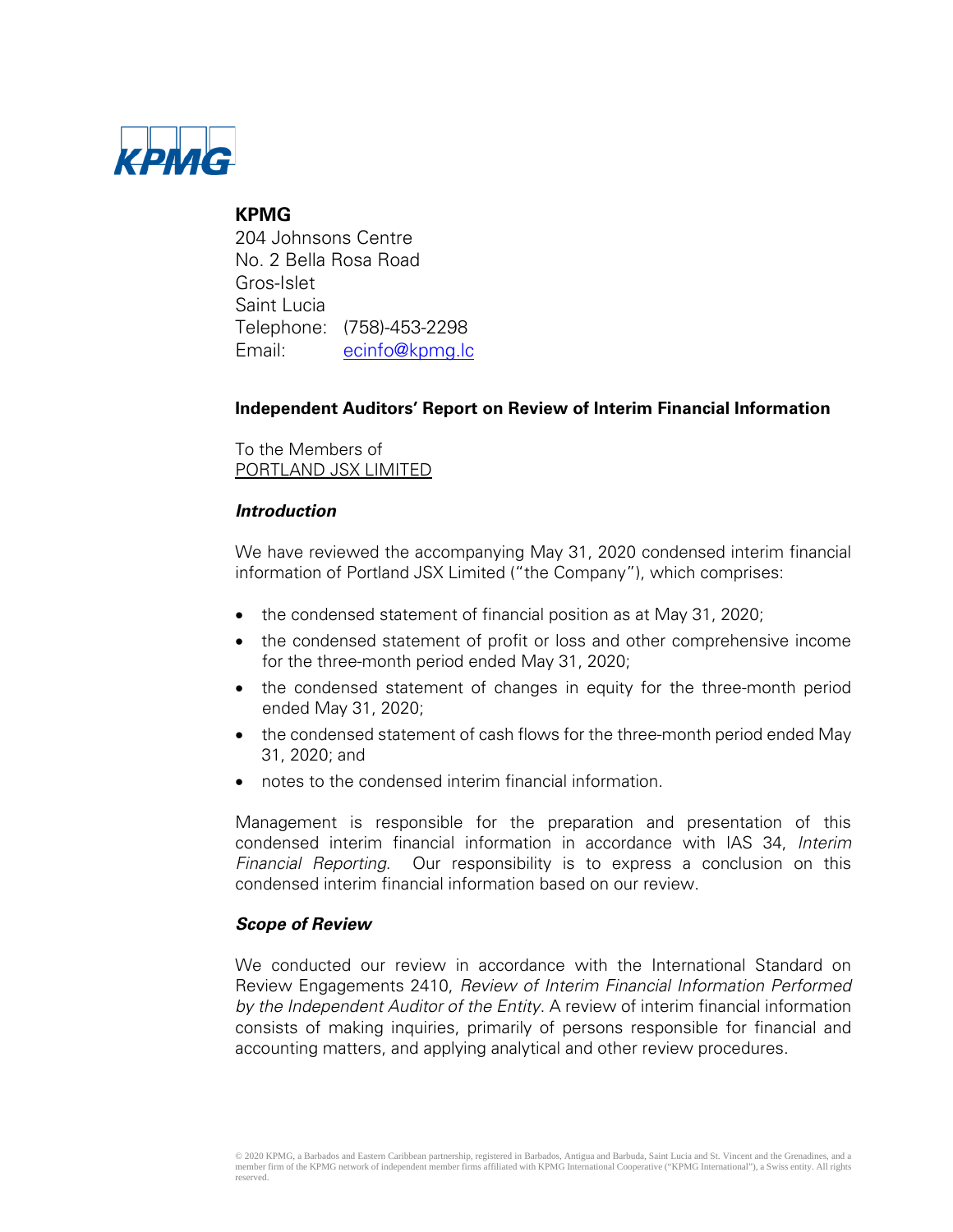

# **Independent Auditors' Report on Review of Interim Financial Information (Continued)**

To the Members of PORTLAND JSX LIMITED

# **Scope of Review (continued)**

A review is substantially less in scope than an audit conducted in accordance with International Standards on Auditing and consequently does not enable us to obtain assurance that we would become aware of all significant matters that might be identified in an audit. Accordingly, we do not express an audit opinion.

# **Conclusion**

Based on our review, nothing has come to our attention that causes us to believe that the accompanying May 31, 2020 condensed interim financial information is not prepared, in all material respects, in accordance with IAS 34, Interim Financial Reporting.

KAMG

Chartered Accountants Saint Lucia

July 14, 2020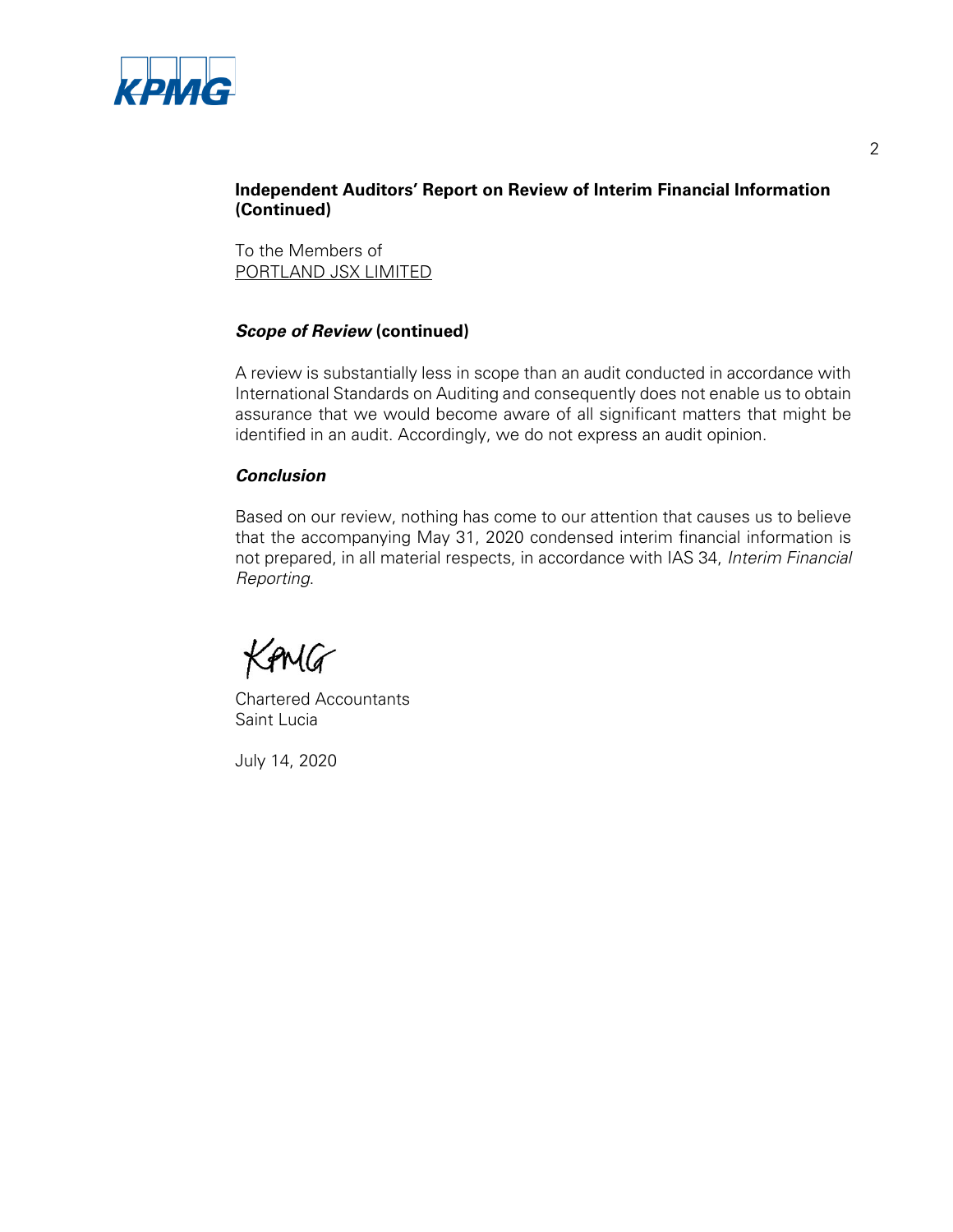Condensed Statement of Financial Position May 31, 2020 *(expressed in United States dollars unless otherwise stated)* 

|                                              | Note | <b>Unaudited</b><br>May 31, 2020 | <b>Audited</b><br>February 29, 2020 |
|----------------------------------------------|------|----------------------------------|-------------------------------------|
| <b>ASSETS</b>                                |      |                                  |                                     |
| <b>NON-CURRENT ASSET</b>                     |      |                                  |                                     |
| Financial investment, at fair value through  |      |                                  |                                     |
| profit or loss                               | 5    | 27,731,690                       | 28,859,063                          |
| <b>CURRENT ASSETS</b>                        |      |                                  |                                     |
| Cash and short-term deposits                 |      | 162,913                          | 136,760                             |
| Securities purchased under resale agreements |      | 219,212                          | 266,644                             |
| Receivables                                  |      | 37,565                           | 40,462                              |
|                                              |      | 419,690                          | 443,866                             |
| <b>Total assets</b>                          |      | \$28,151,380                     | 29,302,929                          |
| <b>LIABILITIES</b>                           |      |                                  |                                     |
| <b>CURRENT LIABILITIES</b>                   |      |                                  |                                     |
| Other financial liabilities                  |      | 140,195                          | 105,691                             |
| Payables                                     |      | 114,494                          | 119,131                             |
|                                              |      | 254,689                          | 224,822                             |
| <b>NON-CURRENT LIABILITY</b>                 |      |                                  |                                     |
| Long-term loan                               | 6    | 3,613,636                        | 3,391,438                           |
| <b>Total liabilities</b>                     |      | 3,868,325                        | 3,616,260                           |
| <b>EQUITY</b>                                |      |                                  |                                     |
| Share capital                                |      | 25,682,953                       | 25,682,953                          |
| (Accumulated deficit)/retained earnings      |      | 1,399,898)                       | 3,716                               |
| <b>Total equity</b>                          |      | 24,283,055                       | 25,686,669                          |
| <b>Total liabilities and equity</b>          |      | \$28,151,380                     | 29,302,929                          |

The condensed interim financial information on pages 3 to 12 was approved for issue by the Board of Directors on July 14, 2020 and signed on its behalf by:

Chairman

Douglas Hewson

than Murphy

Director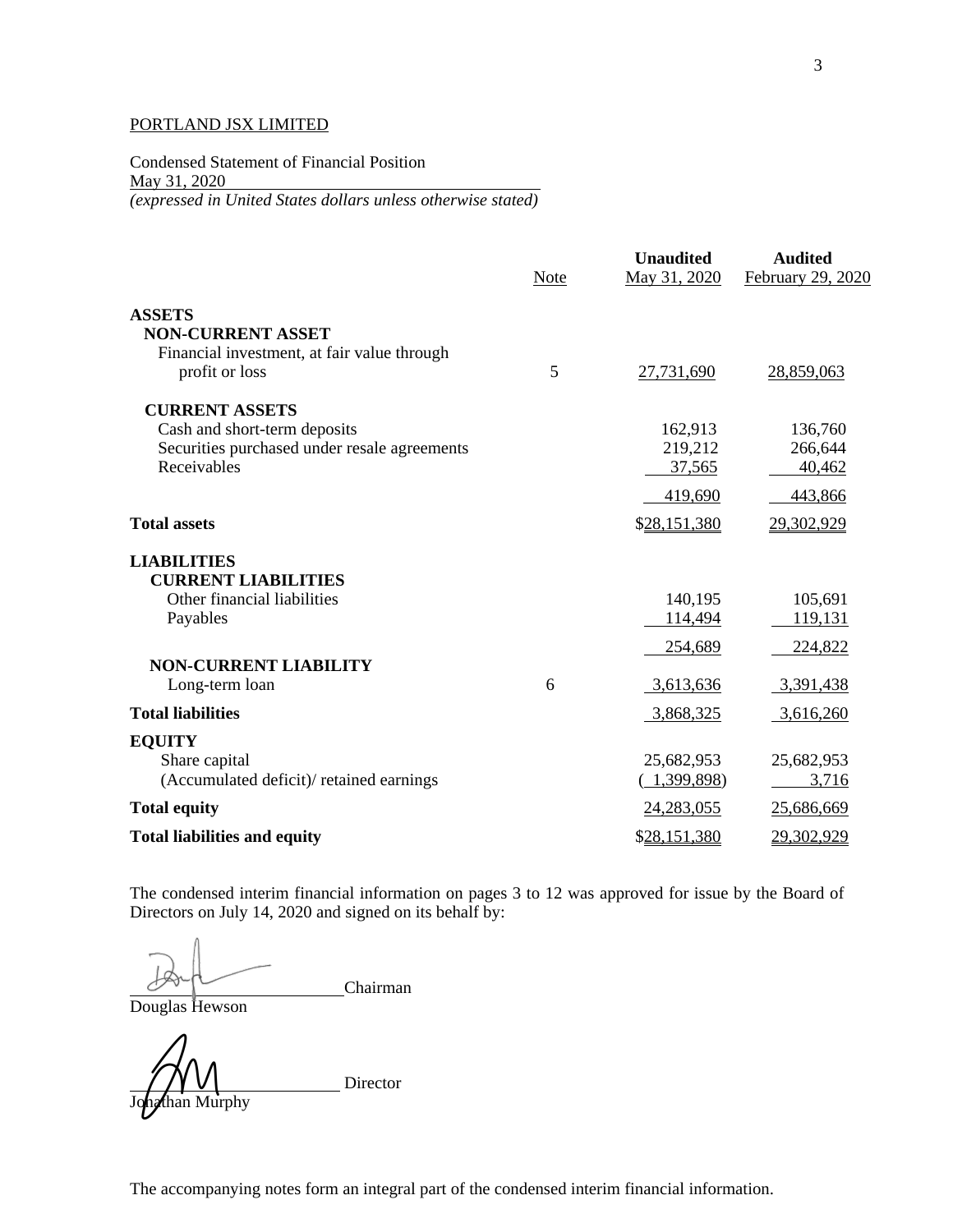Condensed Statement of Profit or Loss and Other Comprehensive Income Three months ended May 31, 2020 *(expressed in United States dollars unless otherwise stated)*

|                                                                    |             | <b>Unaudited</b>          |            |
|--------------------------------------------------------------------|-------------|---------------------------|------------|
|                                                                    | <b>Note</b> | Three months ended May 31 |            |
|                                                                    |             | 2020                      | 2019       |
| Income and fair value changes:                                     |             |                           |            |
| Interest income, calculated using the effective<br>interest method |             | 1,186                     | 2,715      |
| Net fair value (losses)/gains on financial investment              |             |                           |            |
| at fair value through profit or loss                               |             | (1,325,998)               | 276,758    |
|                                                                    |             | (1,324,812)               | 279,473    |
| Foreign exchange gains                                             |             | 163,757                   |            |
| Interest expense                                                   |             | 84,623)                   |            |
| Operating expenses                                                 |             | 157,936)                  | (184, 677) |
| (Loss)/profit for the period, being total                          |             |                           |            |
| comprehensive (loss)/income                                        |             | \$(1,403,614)             | 94,796     |
| (Loss)/earnings per stock unit                                     |             | $0.45\epsilon$            | $0.03\phi$ |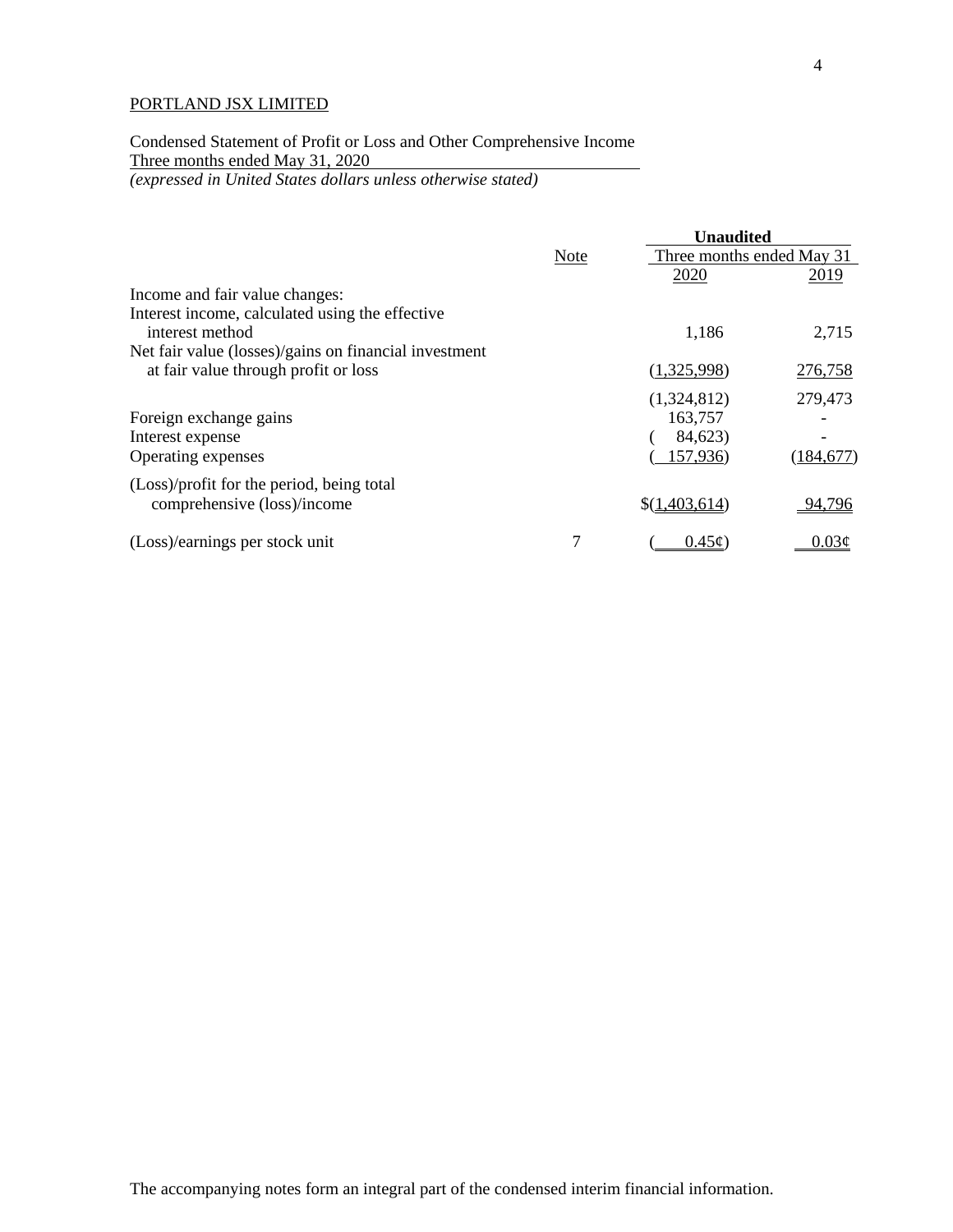Condensed Statement of Changes in Equity Three months ended May 31, 2020 *(expressed in United States dollars unless otherwise stated)*

|                                                            |                         | <b>Unaudited</b>       |              |
|------------------------------------------------------------|-------------------------|------------------------|--------------|
|                                                            | <b>Share</b><br>capital | Accumulated<br>deficit | Total        |
| Balances at February 28, 2019                              | 25,682,953              | (1,341,689)            | 24, 341, 264 |
| Profit for the period, being total<br>comprehensive income |                         | 94,796                 | 94,796       |
| Balances at May 31, 2019                                   | \$25,682,953            | (1,246,893)            | 29,436,060   |
| Balances at February 29, 2020                              | 25,682,953              | 3,716                  | 25,686,669   |
| Loss for the period, being total<br>comprehensive loss     |                         | (1,403,614)            | 1,403,614)   |
| Balances at May 31, 2020                                   | \$25,682,953            | (1,399,898)            | 24, 283, 055 |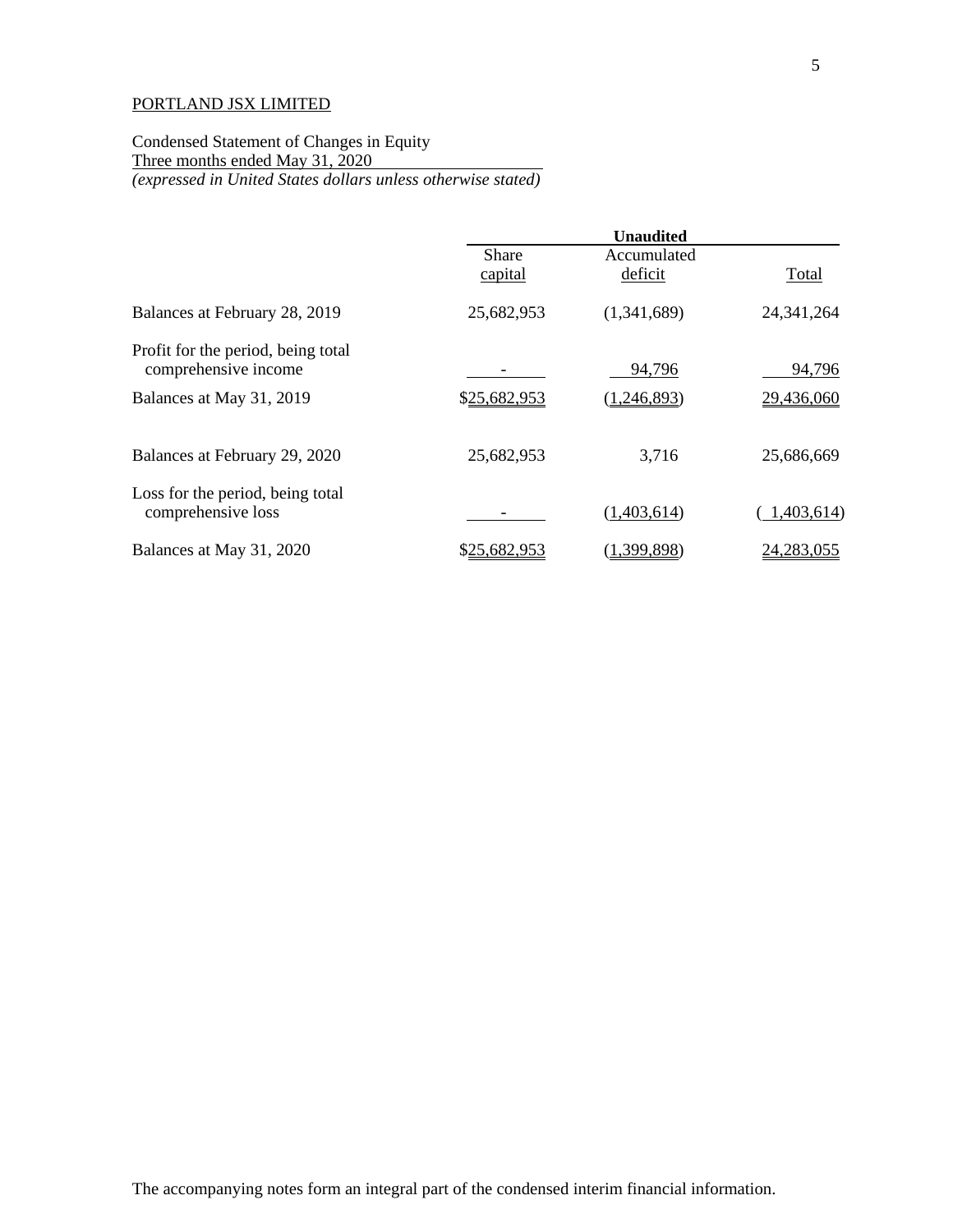### Condensed Statement of Cash Flows Three months ended May 31, 2020 *(expressed in United States dollars unless otherwise stated)*

|                                                          | <b>Unaudited</b> |                           |
|----------------------------------------------------------|------------------|---------------------------|
|                                                          |                  | Three months ended May 31 |
|                                                          | 2020             | 2019                      |
| <b>Cash flows from operating activities</b>              |                  |                           |
| (Loss)/profit for the period                             | (1,403,614)      | 94,796                    |
| Adjustments for:                                         |                  |                           |
| Net fair value losses/(gains) on financial investment    |                  |                           |
| at fair value through profit or loss                     | 1,325,998        | (276, 758)                |
| Foreign exchange gain                                    | (163,757)        |                           |
| Interest income                                          | 1,186)           | (2,715)                   |
| Interest expense                                         | 84,623           |                           |
|                                                          | 157,936)         | (184, 677)                |
| Changes in current assets and liabilities:               |                  |                           |
| Receivables                                              | 2,849            |                           |
| Other financial liabilities                              | 34,504           | 5,078)                    |
| Payables                                                 | 6,555            | 29,476                    |
| Cash used in operations                                  | (127, 138)       | (219, 231)                |
| Interest received                                        | 1,234            | 1,254                     |
| Taxation paid                                            |                  | 313)                      |
| Interest paid                                            | 82,705)          | $\blacksquare$            |
| Net cash used in operating activities                    | 208,609)         | (218,290)                 |
| <b>Cash flows from investing activities</b>              |                  |                           |
| Financial investments, at fair value                     |                  |                           |
| through profit or loss, net                              | 198,625)         | 131,999                   |
| Securities purchased under resale agreements, net        | 47,432           | 3,846                     |
| Net cash (used)/provided by investing activities         | 151,193)         | 135,845                   |
| Cash flows from financing activity                       |                  |                           |
| Proceeds from long-term loan, being net cash provided by |                  |                           |
| financing activity                                       | 385,955          |                           |
| Net increase/(decrease) in cash and cash equivalents     | 26,153           | (82,445)                  |
| Cash and cash equivalents at beginning of period         | 136,760          | 237,545                   |
| Cash and cash equivalents at end of period               | \$162,913        | 155,100                   |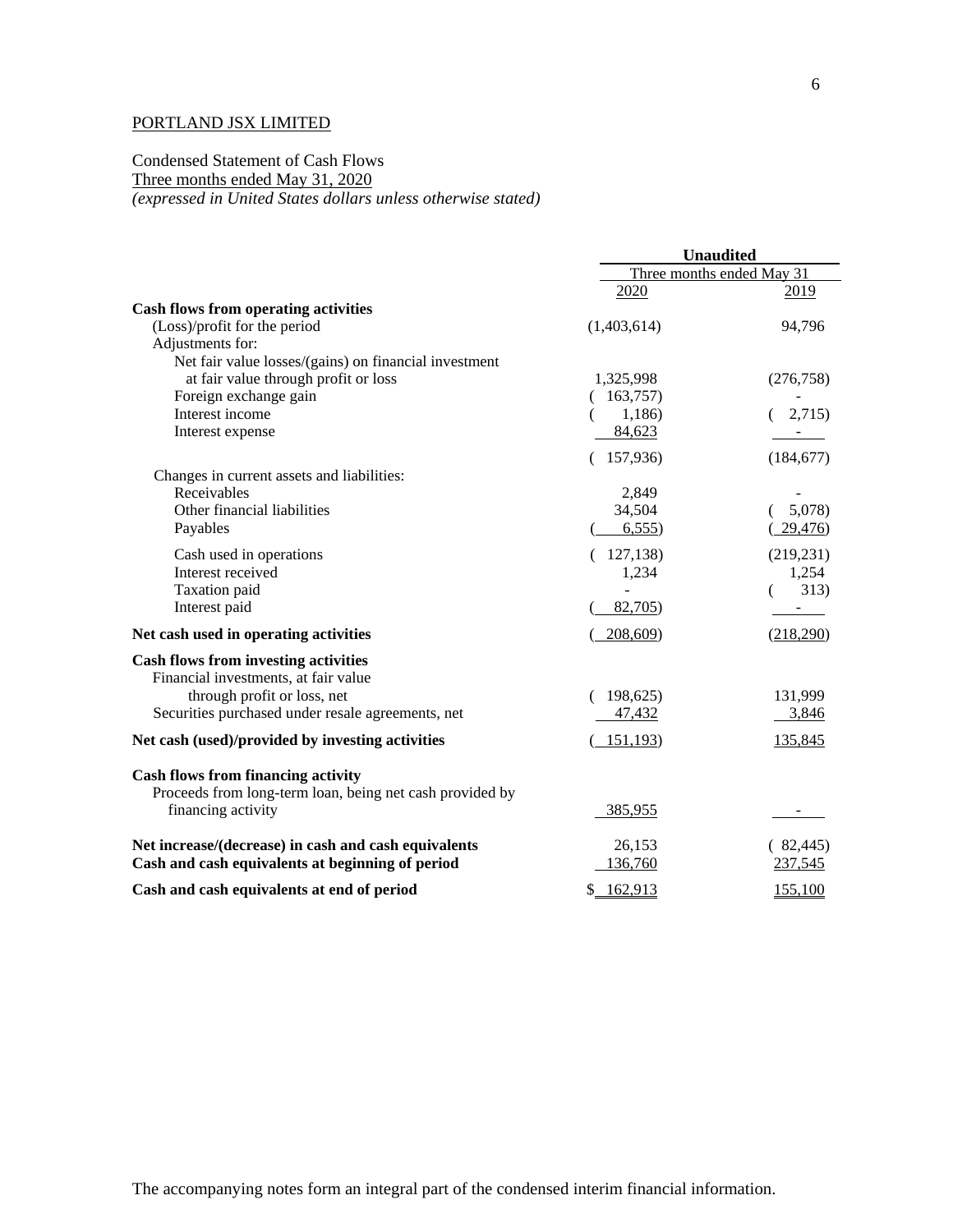Notes to the Condensed Interim Financial Information Three-month period ended May 31, 2020 *(expressed in United States dollars unless otherwise stated)*

### 1. The Company

Portland JSX Limited ("PJX" or "the Company") was incorporated in Saint Lucia on September 15, 2015 as an International Business Company ("IBC") with IBC number 2015-00335, and commenced operations on October 1, 2015. The registered office of the Company is located at the offices of McNamara Corporate Services Inc., 20 Micoud Street, Castries, Saint Lucia. The primary business of the Company is that of a Limited Partner in Portland Caribbean Fund II (the Fund). The Fund has an upfront five year commitment period to make investments within a term of 10 years, ending July 2024, with the possibility of two additional consecutive one-year terms.

PJX is an equity investment vehicle through which Jamaican pension plans, as well as other eligible investors, invest to gain access indirectly to quality investments in the Latin American & Caribbean (LAC) region. The Company is listed on the Jamaica Stock Exchange.

Portland Private Equity II, Ltd., a Barbados exempted limited company (the "Barbados Management Company") and PPEC Inc., a Canadian company (the "Canadian Management Company" and together with the Barbados Management Company, "Management Companies" or "Managers") are responsible for managing the assets of the Fund, including investigating, analysing, structuring and negotiating potential portfolio investments and monitoring the performance of portfolio investments.

#### Portland JSX Limited and the Partnership

Under the Partnership Agreement, distributions and allocations to the partners and management fees are dealt with in the following manner:

- (1) Distributions and allocations:
	- (a) income, gains, losses, deductions and credits arising in connection with Short-Term Investments, are allocated in proportion to their relative Capital Contributions, and;
	- (b) Distributions of Disposition Proceeds and Other Portfolio Income received in respect of any Portfolio Investment shall initially be apportioned among the Participating Partners based on their respective Capital Contributions attributable to such Investment. The amount apportioned to the General Partner pursuant to the preceding sentence shall be distributed to the General Partner. The remaining amount apportioned to each Limited Partner that is a Participating Partner shall be further apportioned between (i) such Limited Partner on the one hand and (ii) the General Partner on the other hand and, except as otherwise provided in the Agreement, in the following amounts and order of priority:
		- (i) first, 100% to such Limited Partner, until such Limited Partner has received total distributions equal to its total Capital Contributions to the Partnership.
		- (ii) second, 100% to such Limited Partner until such Limited Partner has received total cumulative distributions equal to a preferred return of 8% per annum, compounded annually, on all amounts distributed in accordance with paragraph (i) not previously made to such Limited Partner.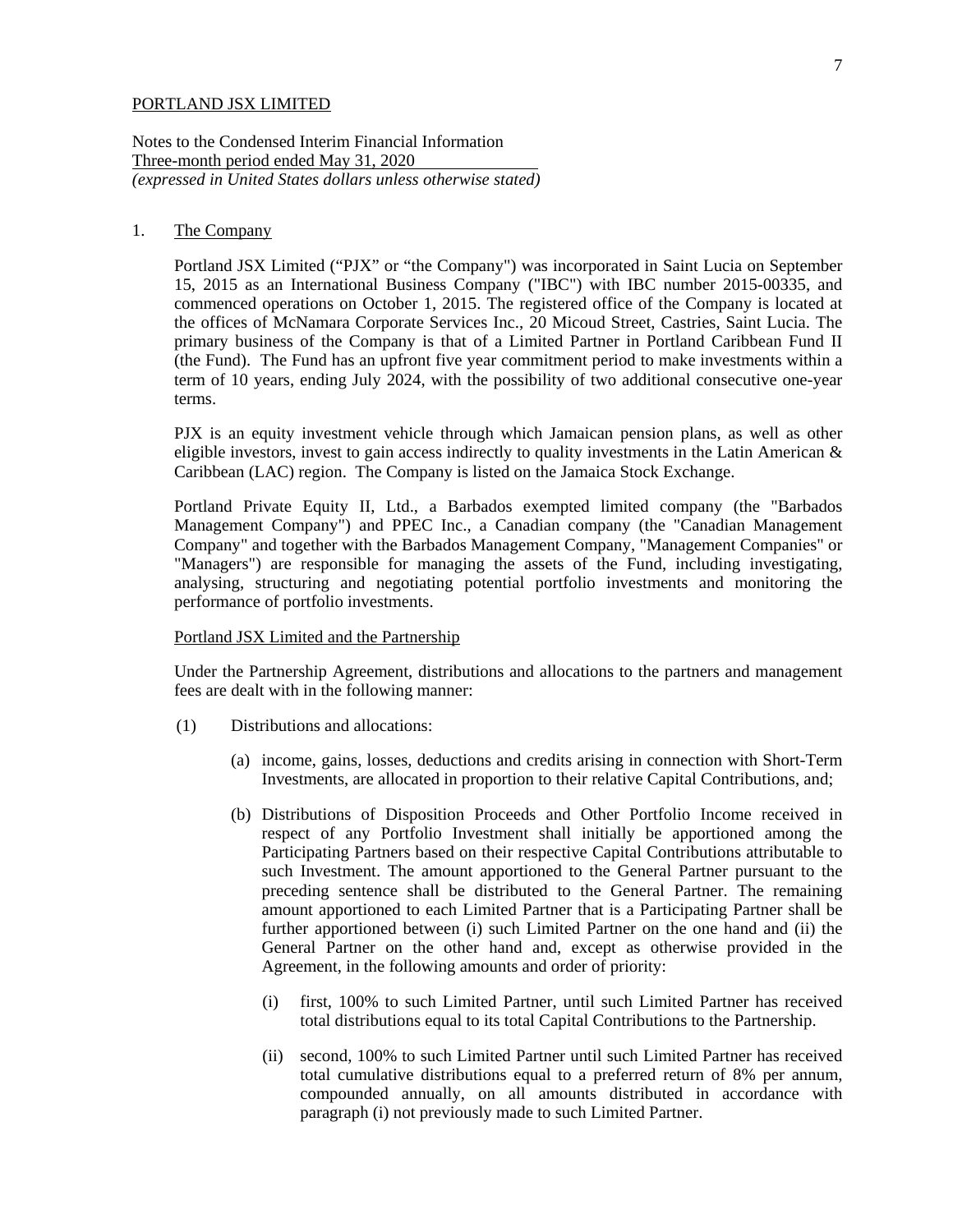Notes to the Condensed Interim Financial Information (Continued) Three-month period ended May 31, 2020 *(expressed in United States dollars unless otherwise stated)*

### 1. The Company (continued)

Portland JSX Limited and the Partnership (continued)

- (1) Distributions and allocations (continued):
	- (b) (continued)
		- (iii) third, 100% to the General Partner until cumulative distributions to the General Partner equals 20% of the aggregate amount of the distributions made under paragraph (ii) and this paragraph.
		- (iv) thereafter, 20% to the General Partner and 80% to such Limited Partner.
		- (v) third, 100% to the General Partner until cumulative distributions to the General Partner equals 20% of the aggregate amount of the distributions made under paragraph (ii) and this paragraph.
		- (vi) thereafter, 20% to the General Partner and 80% to such Limited Partner.
- (2) Management fees and other charges:

Management fees are computed at 2% of Limited Partners' commitments. The Management fee will be reduced to 1.75% of unreturned invested capital beginning on the earlier of the end of the commitment period and the date on which a successor fund begins to prepay management fees.

Each Limited Partner is required to bear its portion of management fees and all other partnership fees and expenses, including organisational expenses from the partnership commencement date based on its pro rata share of capital commitments.

In admitting additional Limited Partners or accepting additional Capital Contributions or Capital Commitments from existing Partners, each Limited Partner is treated as having been a party to the Agreement, and each increased Capital Commitment is treated as having been made, as of the Partnership Commencement Date.

2. Impact of Covid-19

The World Health Organisation declared the novel Coronavirus (COVID-19) outbreak a pandemic on March 11, 2020. The pandemic and the measures to control its human impact have resulted in disruptions to economic activity, business operations and asset prices which negatively impacted the fair value of the underlying investments of Portland Caribbean Fund II (The Fund) and consequently the Company's investment in the Fund.

The full impact of the pandemic will depend on factors such as (i) the duration and spread of the outbreak, (ii) the restrictions and advisories from Governments, (iii) the effects of the financial markets, and (iv) the overall effects of the economies related to the Fund's underlying investments, all of which are highly uncertain.

At the date of approving the interim financial information, management does not believe that the Covid-19 pandemic will affect the Company's ability to continue as a going concern.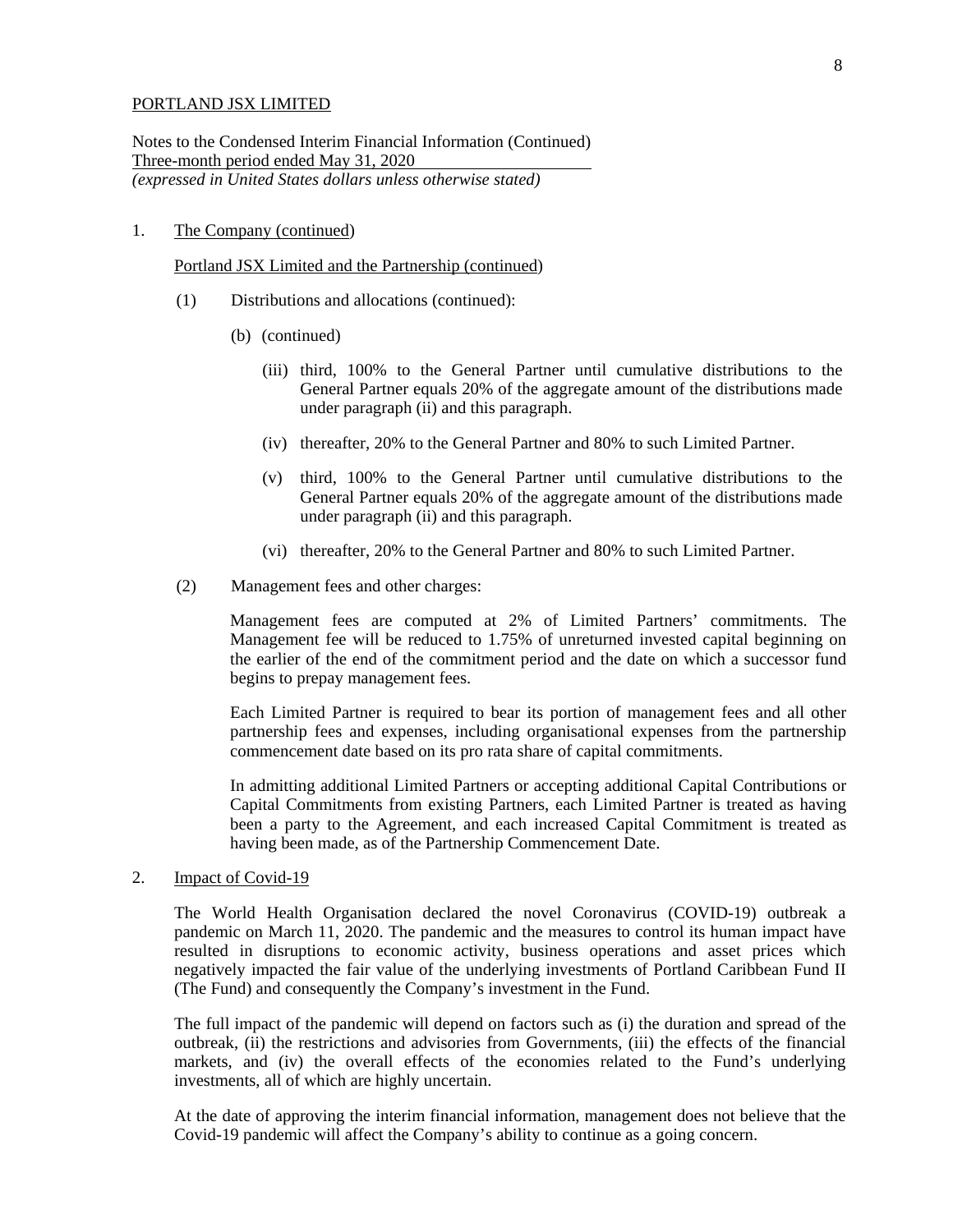Notes to the Condensed Interim Financial Information (Continued) Three-month period ended May 31, 2020 *(expressed in United States dollars unless otherwise stated)*

- 3. Statement of compliance, basis of preparation and summary of significant accounting policies
	- (a) Basis of preparation
		- (i) Statement of compliance

The interim financial information is prepared in accordance with IAS 34 *Interim Financial Reporting.* It does not include all the information required for a complete set of general purpose financial statements prepared in accordance with International Financial Reporting Standards.

The accounting policies applied in these interim financial statements are the same as those applied in the Company's audited financial statements, as at and for the year ended February 29, 2020. Selected notes are included to explain events and transactions that are significant to an understanding of changes in the Company's financial position and results of operations since the date of those audited financial statements.

(ii) Basis of measurement

The financial information has been prepared on the historical cost basis, modified for the revaluation of financial investment at fair value through profit or loss.

(iii) Use of estimates and judgments

The preparation of financial statements in conformity with IFRS requires the use of certain critical accounting estimates. It also requires management to exercise its judgement in the process of applying the Company's accounting policies.

The areas involving a higher degree of judgment or complexity, or areas where assumptions and estimates are significant to the financial statements, are disclosed in note 4.

(iv) Functional and presentation currency

Except where indicated to be otherwise, the condensed interim financial information is presented in United States dollars, which is the Company's functional currency.

(b) Taxation

The Company is subject to tax at 1% of its taxable income in Saint Lucia. Taxation on the profit or loss for the period comprises current and deferred taxes. Current and deferred taxes are recognised in profit or loss.

(i) Current taxation

Current tax charges are based on the taxable profit or loss for the period, which differs from the profit or loss before tax reported because they exclude items that are taxable or deductible in other periods, and items that are never taxable or deductible. The current tax is calculated at tax rates that have been enacted at the reporting date.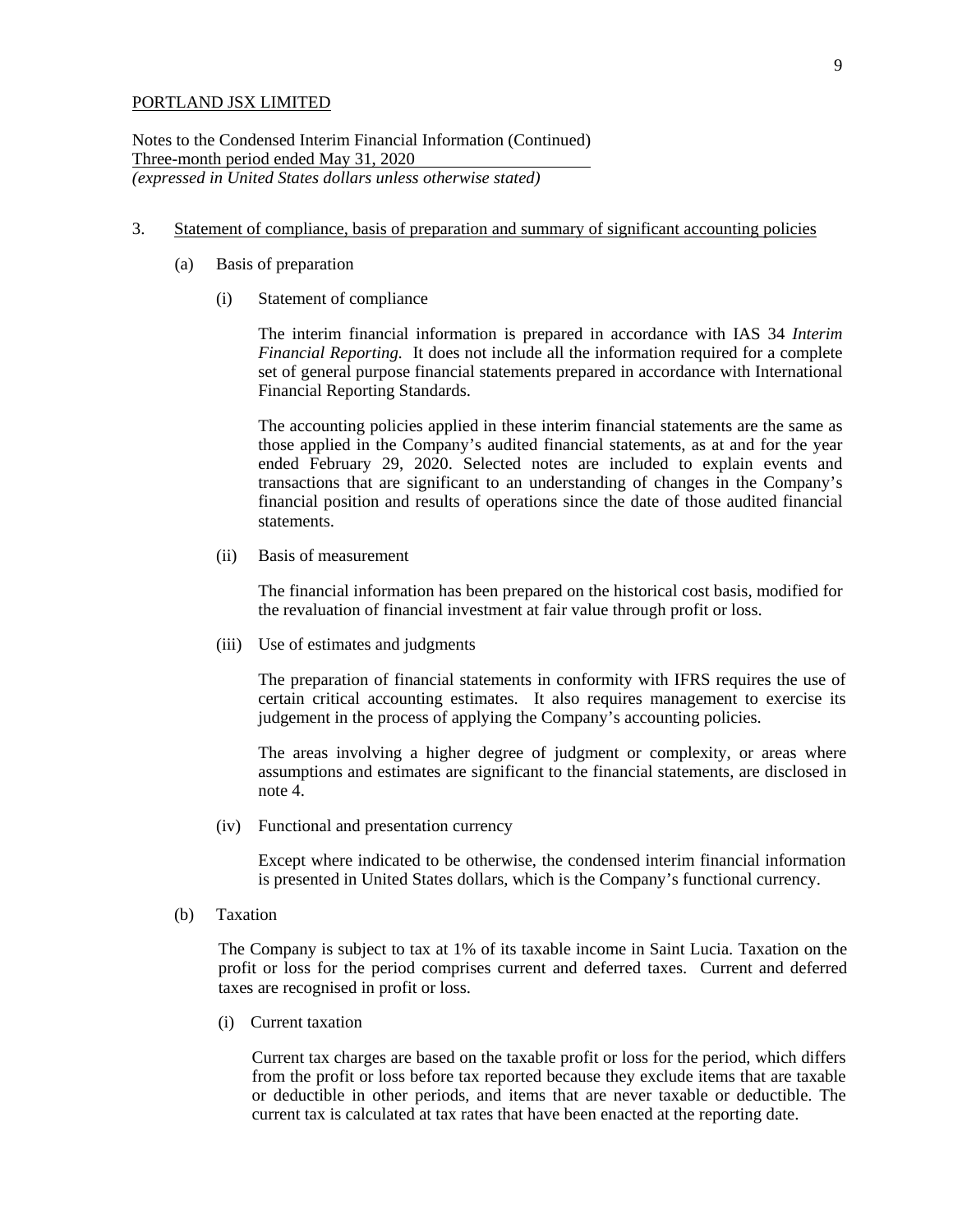Notes to the Condensed Interim Financial Information (Continued) Three-month period ended May 31, 2020 *(expressed in United States dollars unless otherwise stated)*

# 3. Statement of compliance, basis of preparation and summary of significant accounting policies (continued)

- (b) Taxation (continued)
	- (ii) Deferred tax

Deferred tax liabilities are recognised for temporary differences between the carrying amounts of assets and liabilities and their amounts as measured for tax purposes, which will result in taxable amounts in future periods. Deferred tax assets are recognised for temporary differences which will result in deductible amounts in future periods, but only to the extent it is probable that sufficient taxable profits will be available against which these differences can be utilised. Deferred tax assets are reviewed at each reporting date to determine whether it is probable that the related tax benefit will be realised.

(c) Net gain from financial assets classified as at fair value through profit or loss

Net gain from financial instruments classified as at fair value through profit or loss includes all realised and unrealised fair value changes but excludes interest, and distributions of partnership income. Realised gains and losses are calculated using the specific identification method.

### 4. Critical accounting estimates and judgements in applying accounting policies

The Company makes estimates and assumptions that could affect the reported amounts of assets and liabilities within the next financial year. Estimates and judgments are continually evaluated and are based on historical experience and other factors, including expectations of future events that are believed to be reasonable under the circumstances.

The fair value of the Company's unquoted investment in Portland Caribbean Fund II ('the Fund') is based on the fair values of the Fund's underlying investments, which include common equity securities and corporate debt. The fair value of such underlying investments uses valuation models that employ significant unobservable inputs for investments that are traded infrequently or not at all. These unobservable inputs require a higher degree of management judgment and estimation in determining the fair value.

Management judgement and estimation are usually required for the selection of the appropriate valuation model to be used, determination of expected future cash flows from the financial instrument being valued, determination of expected volatilities and correlations, and selection of appropriate discount rates. Consequently, the use of different assumptions and inputs could yield materially different results in the fair value of the Company's investment in the Fund from those reflected in the statement of financial position.

### 5. Financial investment, at fair value through profit or loss

This represents an unquoted equity investment in the Fund. The Fund is managed by Portland Private Equity II, Limited and its principal activity is to make private equity and related investments in companies or other entities located principally in certain member and associate member states of CARICOM, certain Development Assistance Committee Countries and certain Cotonou Agreement Countries (the "Target Region"), which excludes Cuba, Mexico and Venezuela.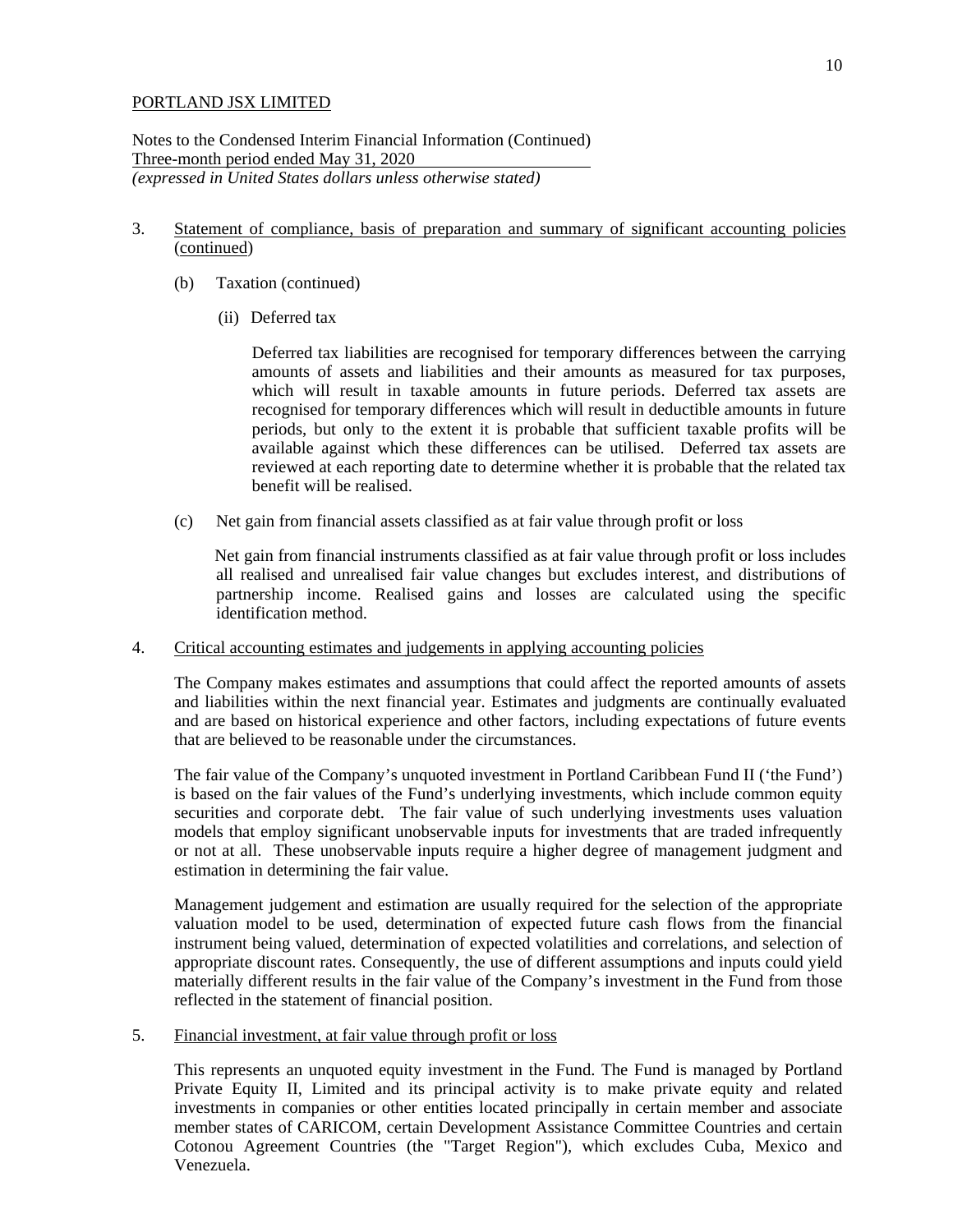Notes to the Condensed Interim Financial Information (Continued) Three-month period ended May 31, 2020 *(expressed in United States dollars unless otherwise stated)*

### 5. Financial investment, at fair value through profit or loss (continued)

The Fund will also make investments in businesses, the securities of which have no established market and may be restricted with respect to transfer, with the principal objective of appreciation of invested capital. During the three-month period ended May 31, 2020, the Company invested a further \$198,625 in the Fund.

#### 6. Long-term loan

On July 22, 2019, the Company entered into a loan agreement with Victoria Mutual Investments Limited for a 5 year term loan facility of J\$520,000,000 (US\$3,613,636). Under the loan agreement, the Company has the right to make any number of drawdowns within the loan period up to the total of the principal sum. The Company shall repay advances under the facility by lump sum principal payments in minimum amounts of J\$10,000,000 (US\$69,493) throughout the life of the loan or at maturity. Interest is charged at 9.5% and is payable quarterly from the date of disbursement. The facility is secured by a debenture over the fixed and floating assets of the Company.

On April 20, 2020, the Company made a final drawdown of J\$55,000,000 (US\$385,955).

As at May 31, 2020, the loan principal outstanding amounted to J\$520,000,000 (US\$3,613,636).

7. (Loss)/earnings per stock unit

(Loss)/earnings per stock unit is calculated by dividing the (loss)/profit for the period by the weighted average number of ordinary shares in issue for the period of 309,968,261 (2019: 309,968,261).

### 8. Capital management

The Company has made capital commitments to the Fund which obligates the Company to remit funds, cumulatively not to exceed the amount of the capital commitment, upon receipt of capital call notices.

The Company may co-invest with the Fund in equity or debt securities of private companies located in the Caribbean and Latin America. The Company is permitted to participate in coinvestments on a no fee/ no carry basis up to the amount of its capital commitment and thereafter on a negotiated basis.

In addition, the Company may borrow up to 25% of its total assets after giving effect to the borrowing.

### 9. Fair value of financial instruments

Fair value is the price that would be received to sell an asset or paid to transfer a liability in an orderly transaction at the measurement date. Market price is used to determine fair value where an active market exists, as it is the best evidence of the fair value of a financial instrument.

For financial instruments which have no market prices, the fair value has been estimated using present value or other estimation and valuation techniques based on market conditions existing at the reporting date.

The Company measures fair value using the following fair value hierarchy, which reflects the significance of the inputs used in making the measurements.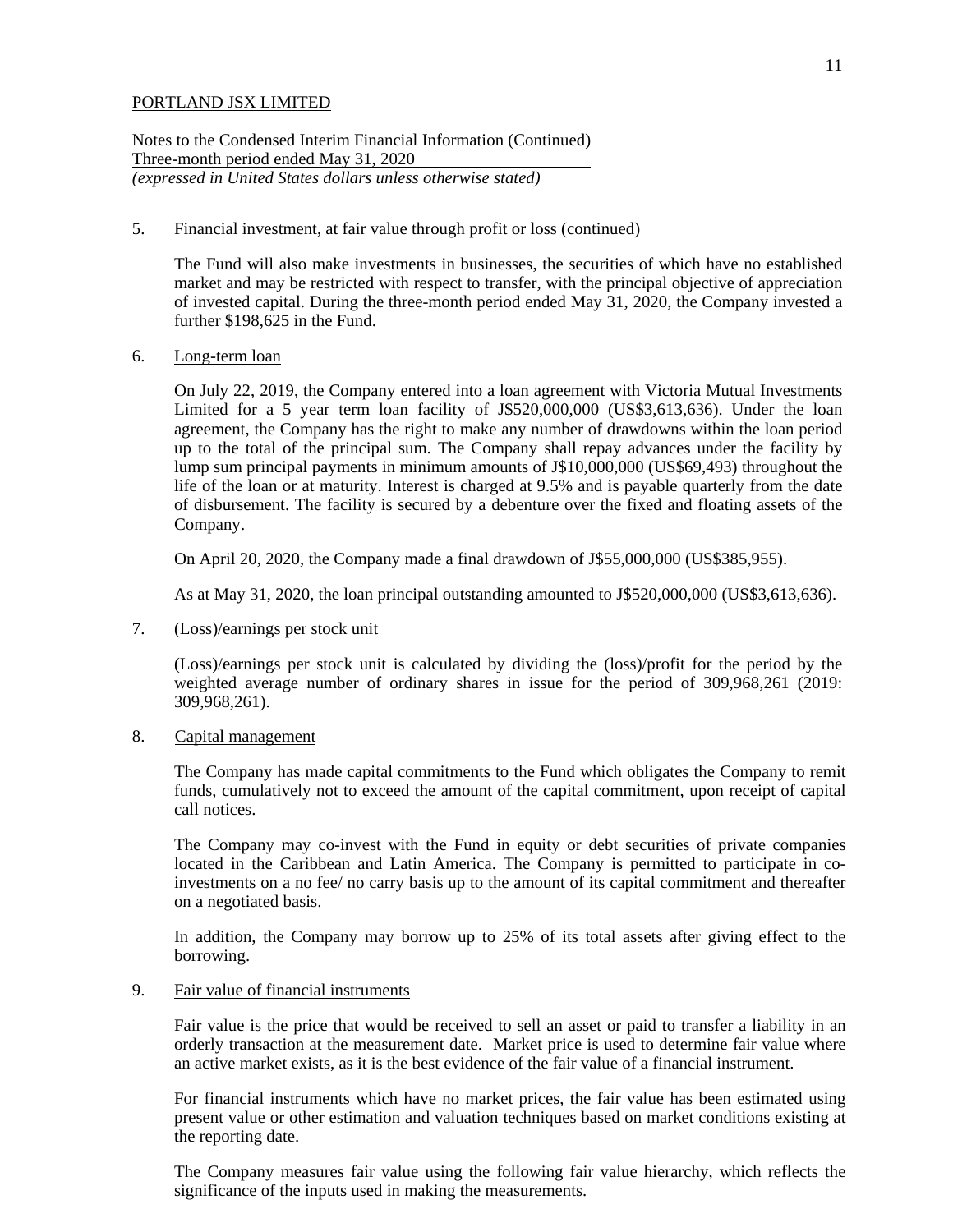Notes to the Condensed Interim Financial Information (Continued) Three-month period ended May 31, 2020 *(expressed in United States dollars unless otherwise stated)*

- 9. Fair value of financial instruments (continued)
	- Level 1: Inputs that are quoted market prices (unadjusted) in active markets for identical instruments.
	- Level 2: Inputs other than quoted prices included within Level 1 that are observable either directly (i.e., as prices) or indirectly (i.e., derived from prices). This category includes instruments valued using quoted market prices in active markets that are considered less than active or other valuation techniques in which all significant inputs are directly or indirectly observable from market data.
	- Level 3: Inputs that are unobservable. This category includes all instruments for which the valuation technique includes inputs not based on observable data and those inputs have a significant effect on the instruments' valuation. This category includes instruments that are valued based on prices for similar instruments for which significant adjustments or assumptions are made to reflect differences between the instruments.

The values derived from applying these techniques are significantly affected by the underlying assumptions used concerning both the amounts and timing of future cash flows and the discount rates. The valuation of investments at fair value through profit or loss is as described in note 4.

Accounting classifications and fair values:

The Company's investment in unquoted investments measured at fair value is classified at level 3 of the fair value hierarchy and there were no transfers between levels in the period.

The following table shows the valuation techniques used in measuring the fair value of the Fund's unquoted investments, as well as the significant unobservable inputs used.

| <b>Valuation techniques</b>                                                      | <b>Significant</b><br><b>Inter-relationship between key</b><br>unobservable<br>unobservable inputs and fair<br>value measurement<br>inputs |                                                                                                                                                                                          |  |
|----------------------------------------------------------------------------------|--------------------------------------------------------------------------------------------------------------------------------------------|------------------------------------------------------------------------------------------------------------------------------------------------------------------------------------------|--|
| unquoted<br>Investment<br>in<br>partnership<br>Market<br>comparable<br>companies | Adjusted<br>$\bullet$<br><b>EBITDA</b><br>multiple range of<br>4.90-10.90 times<br>$5\% - 15\%$ liquidity<br>discount                      | The estimated fair value would<br>increase/(decrease) if:<br>EBITDA<br>Adjusted<br>$\bullet$<br>was<br>higher/(lower)<br>The liquidity<br>discount<br>$\bullet$<br>was<br>(higher)/lower |  |
| Loan to investee<br>Recoverable value of loan<br>amount                          | Estimated cash<br>$\bullet$<br>flows from loan<br>Risk-adjusted<br>$\bullet$<br>discount rate                                              | The estimated fair value would<br>increase/(decrease) if:<br>Estimated cash flows<br>$\bullet$<br>increased/(decreased)<br>Market interest rates<br>$\bullet$<br>(increased)/decreased   |  |

Cash and short-term deposits, securities purchased under resale agreements and interest receivable are classified at amortised cost. The fair values of these financial assets approximate their carrying values due to their short-term nature.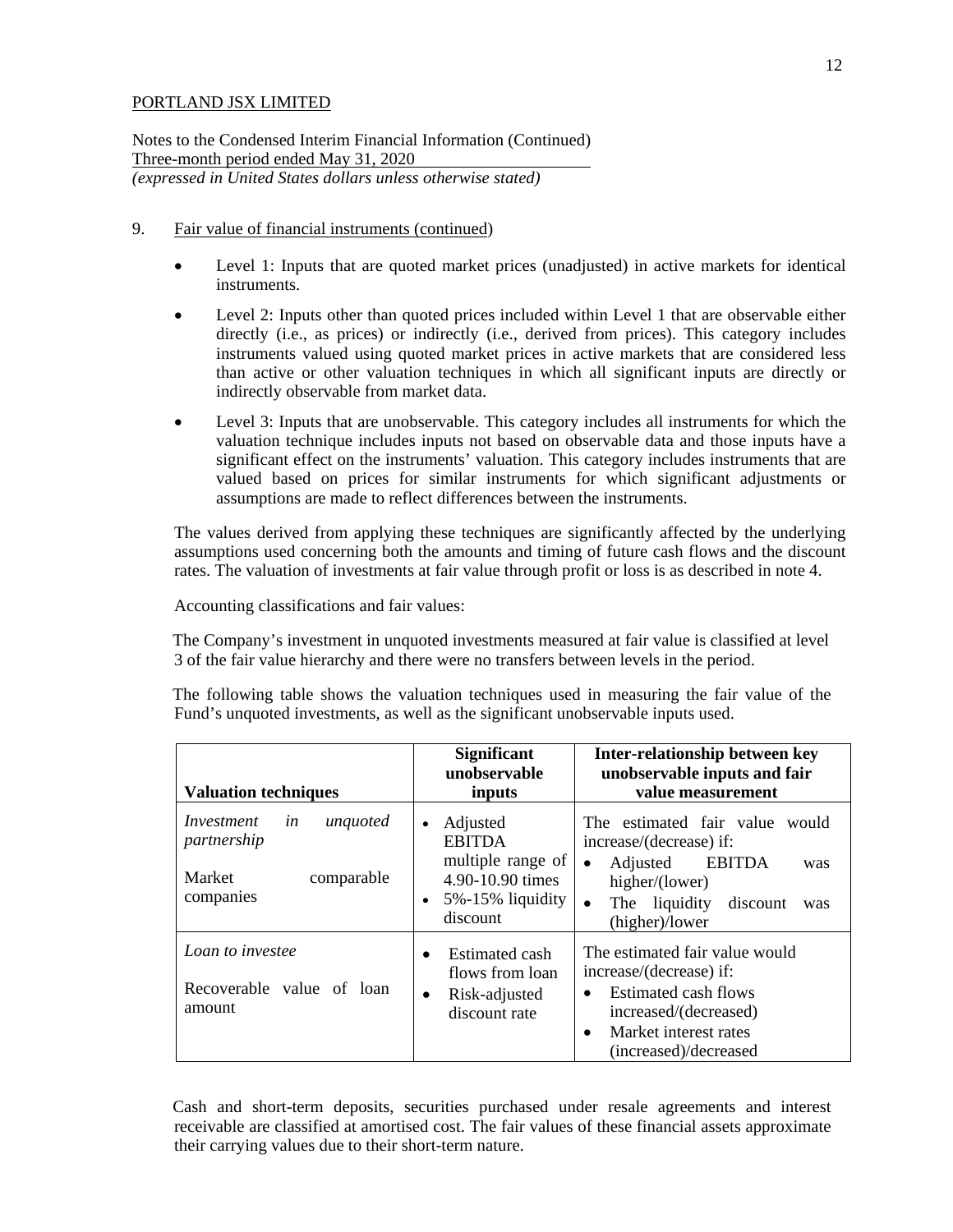

# **LIST OF SHAREHOLDINGS OF DIRECTORS AND SENIOR MANAGEMENT AND THEIR CONNECTED PERSONS**

### **AS AT MAY 31, 2020**

| <b>DIRECTOR</b>            | <b>SHAREHOLDINGS</b> | <b>CONNECTED PERSONS</b>                                    |
|----------------------------|----------------------|-------------------------------------------------------------|
| Douglas Hewson             | Nil                  | Portland Fund II GP, Inc.<br><b>Controlling Shareholder</b> |
|                            |                      | through Preferred Shares                                    |
| Patricia R. Francis        | Nil                  |                                                             |
| N. Patrick McDonald        | Nil                  |                                                             |
| Jonathan Murphy            | Nil                  |                                                             |
| Holly Hughes-McNamara      | Nil                  |                                                             |
| <b>SENIOR MANAGEMENT</b>   | <b>SHAREHOLDINGS</b> | <b>CONNECTED PERSONS</b>                                    |
| Portland Private Equity II | Nil                  | Douglas Hewson                                              |
| Limited                    |                      |                                                             |
| MCSI Inc.                  | Nil                  |                                                             |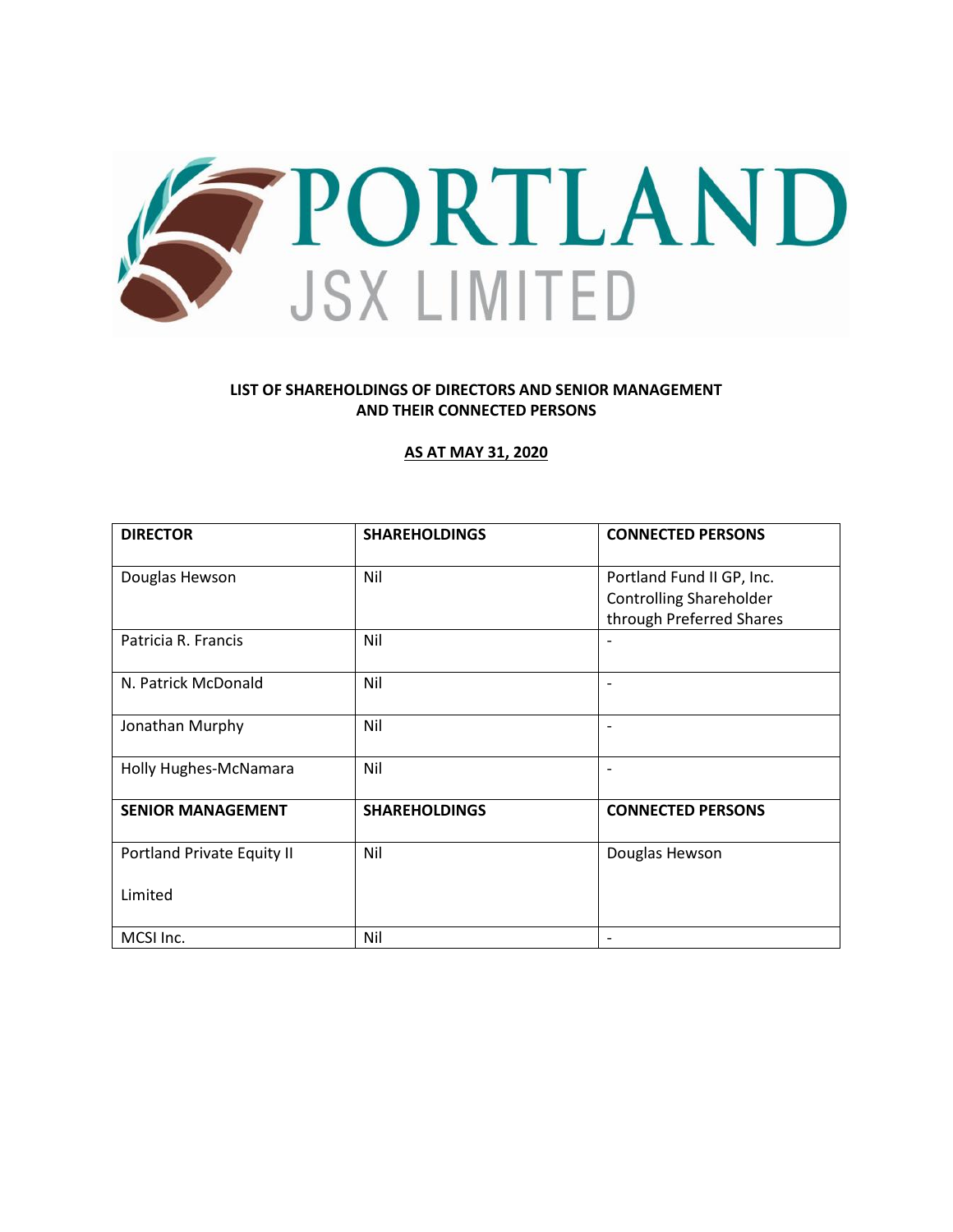

| Jamaica Central Securities Depository Limited                                  | Page: | 1/2         |
|--------------------------------------------------------------------------------|-------|-------------|
| Registrar Services Unit<br>P.O. BOX 1084, 40 Harbour Street, Kingston, Jamaica | Date: | 08-Jun-2020 |
| Tel: (876) 967-3271-4 Fax: (876) 948-6653                                      | Time: | 01:56 PM    |

#### **Top 10 shareholdings for PORTLAND JSX LTD ORDINARY SHARES**

**As at**

**May 31, 2020**

|              | Primary Account Holder                  | Joint Holder(s):                                                        | Volume       | Percentage |
|--------------|-----------------------------------------|-------------------------------------------------------------------------|--------------|------------|
| $\mathbf{1}$ |                                         | GRACEKENNEDY PENSION FUND CUSTODIAN LTD FOR GRACEKENNEDY PENSION SCHEME |              |            |
|              |                                         |                                                                         | 40,000,000   | 12.9045%   |
|              |                                         | Client total ownership                                                  | 40,000,000   | 12.9045%   |
| 2            | PAM - POOLED EQUITY FUND                |                                                                         |              |            |
|              |                                         |                                                                         | 24,961,500   | 8.0529%    |
|              |                                         | Client total ownership                                                  | 24,961,500   | 8.0529%    |
| 3            | PETER 2 COMPANY LIMITED PENSION PLAN    |                                                                         |              |            |
|              |                                         |                                                                         | 23,727,000   | 7.6547%    |
|              |                                         | Client total ownership                                                  | 23,727,000   | 7.6547%    |
| 4            | ATL GROUP PENSION FUND TRUSTEES NOM LTD |                                                                         |              |            |
|              |                                         |                                                                         |              |            |
|              |                                         |                                                                         | 23,600,000   | 7.6137%    |
|              |                                         | Client total ownership                                                  | 23,600,000   | 7.6137%    |
| 5            | SJIML A/C 3119                          |                                                                         |              |            |
|              |                                         |                                                                         | 20,000,000   | 6.4523%    |
|              |                                         | Client total ownership                                                  | 20,000,000   | 6.4523%    |
| 6            |                                         | PRIME ASSET MANAGEMENT JPS EMPLOYEES SUPERANNUATION FUND                |              |            |
|              |                                         |                                                                         | 17,600,510   | 5.6782%    |
|              |                                         | Client total ownership                                                  | 17,600,510   | 5.6782%    |
|              |                                         |                                                                         |              |            |
| 7            | GUARDIAN LIFE LIMITED                   |                                                                         |              |            |
|              |                                         |                                                                         | 11, 454, 500 | 3.6954%    |
|              |                                         |                                                                         | 1,000        | 0.0003%    |
|              |                                         |                                                                         | 1,590,900    | 0.5132%    |
|              |                                         |                                                                         | 17,000       | 0.0055%    |
|              |                                         | Client total ownership                                                  | 13,063,400   | 4.2144%    |
| 8            | GUARDIAN LIFE LIMITED/PENSIONS FUND     |                                                                         |              |            |
|              |                                         |                                                                         | 11,454,500   | 3.6954%    |
|              |                                         |                                                                         | 1,136,300    | 0.3666%    |
|              |                                         |                                                                         | 10,000       | 0.0032%    |
|              |                                         | Client total ownership                                                  | 12,600,800   | 4.0652%    |
| 9            | WELLJEN LIMITED                         |                                                                         |              |            |
|              |                                         |                                                                         | 11,500,000   | 3.7101%    |
|              |                                         | Client total ownership                                                  | 11,500,000   | 3.7101%    |
|              |                                         |                                                                         |              |            |
|              | 10 VMWEALTH EQUITY FUND                 |                                                                         |              |            |
|              |                                         |                                                                         | 11,265,868   | 3.6345%    |
|              |                                         | Client total ownership                                                  | 11,265,868   | 3.6345%    |